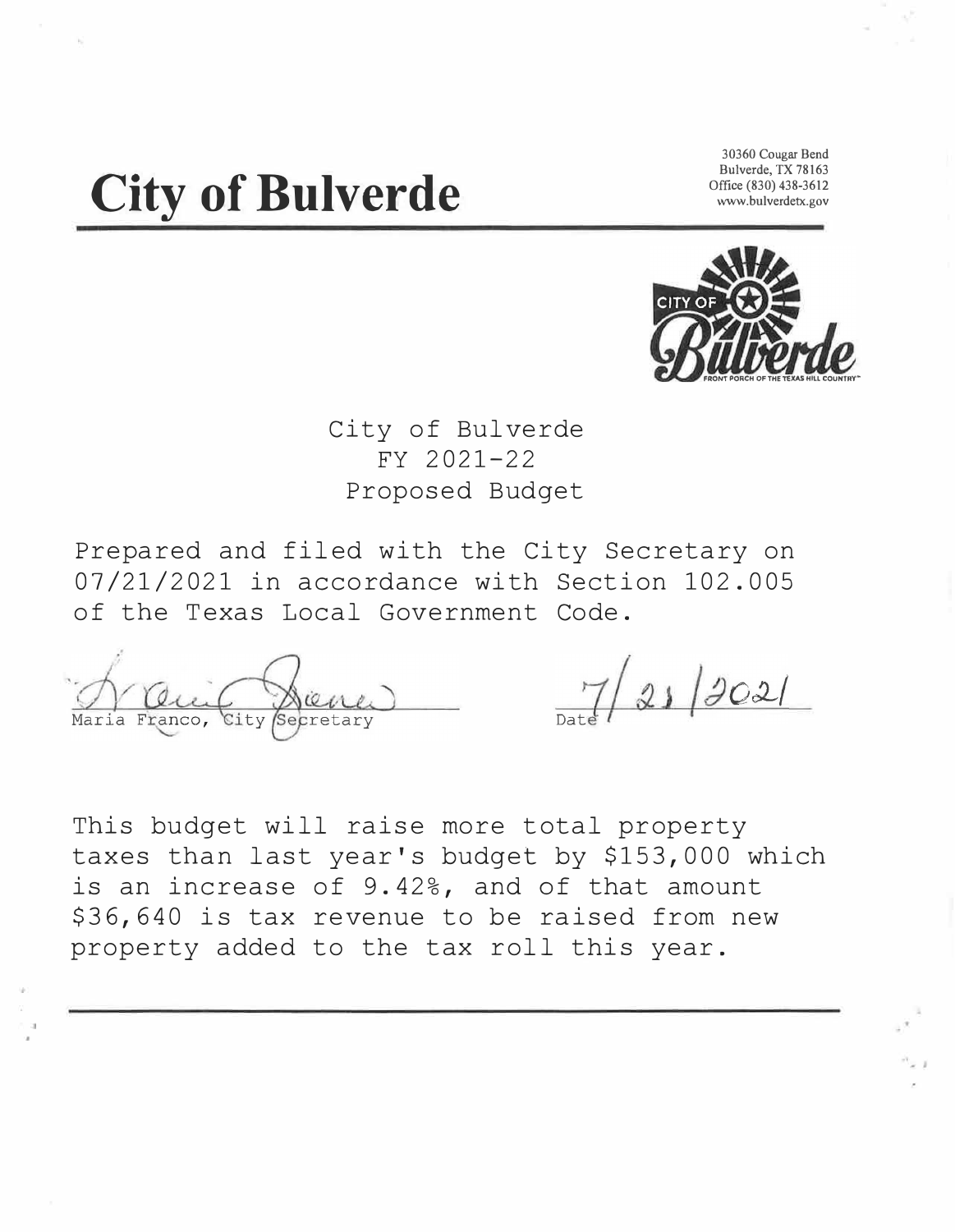### City of Bulverde FY 2022 Annual Budget

ATTACHMENT A

| Description                       | Actual<br>2019-20             | <b>Budget</b><br>2020-21  |           | <b>Budget</b><br>2021-22 |           |
|-----------------------------------|-------------------------------|---------------------------|-----------|--------------------------|-----------|
|                                   |                               |                           |           |                          |           |
|                                   | <b>SUMMARY - GENERAL FUND</b> |                           |           |                          |           |
|                                   |                               |                           |           |                          |           |
| <b>Revenues:</b>                  |                               |                           |           |                          |           |
| <b>Property Taxes</b>             | 1,475,892                     |                           | 1,608,962 |                          | 1,660,000 |
| Non - Property Taxes              | 2,220,434                     |                           | 2,008,389 |                          | 2,404,200 |
| <b>Franchise Fees</b>             | 372,027                       |                           | 372,000   |                          | 351,000   |
| Permits, Fees, & Licenses         | 697,654                       |                           | 442,000   |                          | 846,000   |
| <b>Municipal Court Revenues</b>   | 585,761                       |                           | 641,380   |                          | 609,130   |
| Miscellaneous Revenues            | 167,135                       |                           | 30,800    |                          | 37,000    |
| Interest Income                   | 47,109                        |                           | 33,000    |                          | 11,000    |
| <b>Other Revenue Sources</b>      | 115,197                       |                           | 205,380   |                          | 100,000   |
| <b>Interfund Transfers</b>        |                               |                           | 101,549   |                          |           |
| <b>Fund Balance Transfers</b>     |                               |                           |           |                          |           |
| <b>Total Revenues</b>             | \$<br>5,681,209               | \$                        | 5,443,460 | \$                       | 6,018,330 |
|                                   |                               |                           |           |                          |           |
| <b>Expenditures:</b>              |                               |                           |           |                          |           |
| <b>Administration</b>             |                               |                           |           |                          |           |
| Personnel                         | 315,083                       |                           | 326,516   |                          | 426,472   |
| <b>Supplies</b>                   | 11,865                        |                           | 6,400     |                          | 6,600     |
| <b>Contract Services</b>          | 49,582                        |                           | 23,500    |                          | 21,700    |
| Capital Outlay                    |                               |                           | 1,322     |                          |           |
| <b>Total Administration</b>       | \$<br>376,530                 | $\overline{\mathcal{E}}$  | 357,738   | $\overline{\mathcal{E}}$ | 454,772   |
| <b>Mayor &amp; Council</b>        |                               |                           |           |                          |           |
| <b>Supplies</b>                   | 724                           |                           | 1,900     |                          | 1,500     |
| <b>Contract Services</b>          | 3,149                         |                           | 7,000     |                          | 7,000     |
| Capital Outlay                    |                               |                           |           |                          |           |
| Total Mayor & Council             | \$<br>3,873                   | \$                        | 8,900     | \$                       | 8,500     |
|                                   |                               |                           |           |                          |           |
| <b>Municipal Court</b>            |                               |                           |           |                          |           |
| Personnel                         | 205,954                       |                           | 215,985   |                          | 219,642   |
| Supplies                          | 7,799                         |                           | 9,000     |                          | 9,000     |
| <b>Contract Services</b>          | 34,351                        |                           | 66,650    |                          | 87,750    |
| <b>Capital Outlay</b>             |                               |                           | 5,046     |                          |           |
| <b>Total Municipal Court</b>      | \$<br>248,104                 | \$                        | 296,681   | $\,$                     | 316,392   |
| <b>Non Departmental</b>           |                               |                           |           |                          |           |
| Personnel                         |                               |                           |           |                          |           |
| <b>Supplies</b>                   | 29,614                        |                           | 17,500    |                          | 18,000    |
| <b>Contract Services</b>          | 1,041,148                     |                           | 389,125   |                          | 431,950   |
| <b>Capital Outlay</b>             |                               |                           |           |                          |           |
| <b>Total Government Functions</b> | \$<br>1,070,762               | $\overline{\mathfrak{s}}$ | 406,625   | \$                       | 449,950   |

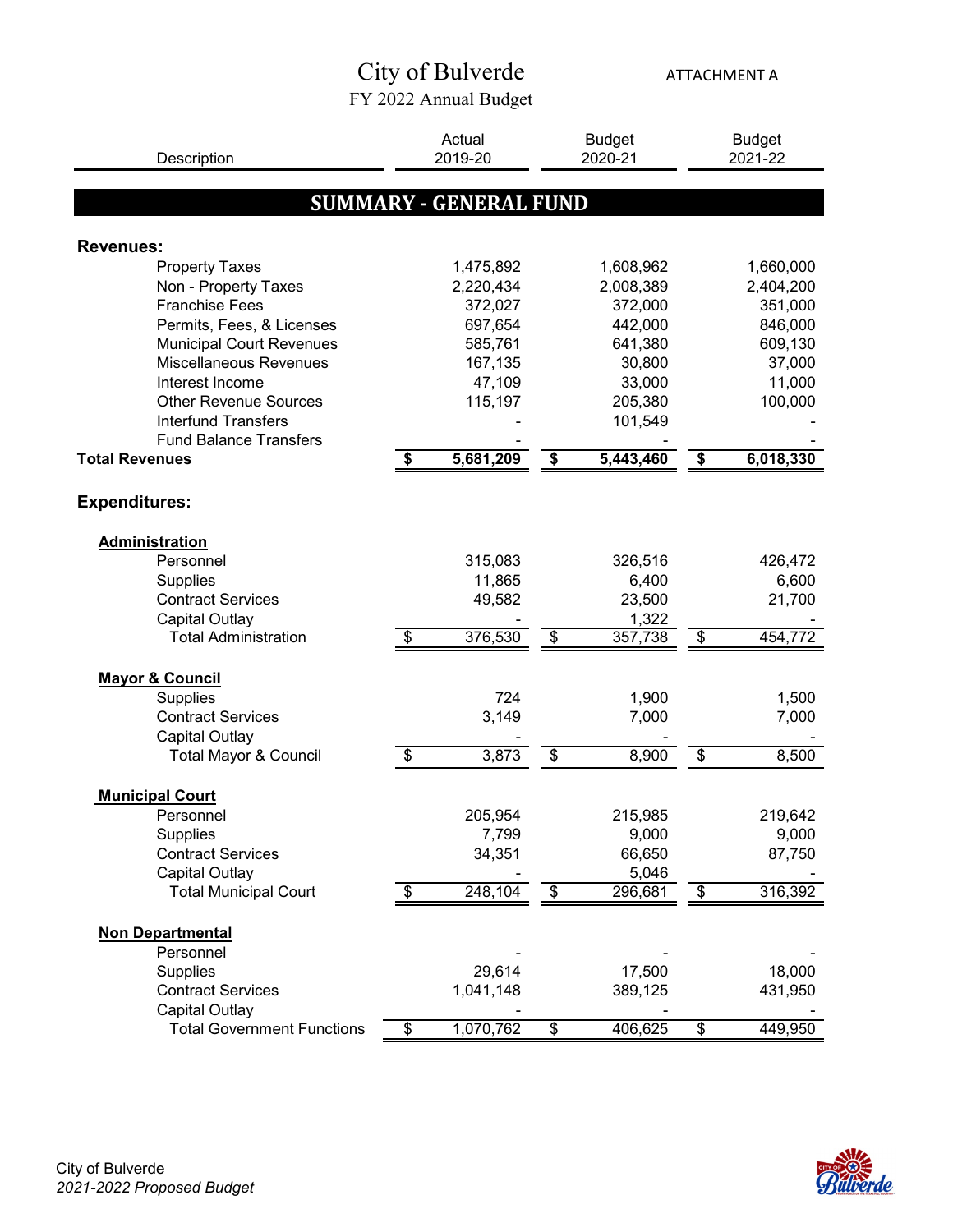## City of Bulverde FY 2022 Annual Budget

ATTACHMENT A

| Description                              | Actual<br>2019-20          |           | <b>Budget</b><br>2020-21 |           | <b>Budget</b><br>2021-22 |           |
|------------------------------------------|----------------------------|-----------|--------------------------|-----------|--------------------------|-----------|
|                                          |                            |           |                          |           |                          |           |
| <b>Public Safety</b>                     |                            |           |                          |           |                          |           |
| Personnel                                |                            | 1,218,142 |                          | 1,372,973 |                          | 1,391,616 |
| <b>Supplies</b>                          |                            | 9,000     |                          | 12,300    |                          | 12,300    |
| <b>Contract Services</b>                 |                            | 81,548    |                          | 114,200   |                          | 114,300   |
| <b>Capital Outlay</b>                    |                            | 124,138   |                          | 200,868   |                          | 62,900    |
| <b>Total Public Safety</b>               | $\boldsymbol{\mathsf{\$}}$ | 1,432,828 | \$                       | 1,700,341 | \$                       | 1,581,116 |
| <b>Public Works</b>                      |                            |           |                          |           |                          |           |
| Personnel                                |                            | 185,001   |                          | 189,722   |                          | 197,566   |
| <b>Supplies</b>                          |                            | 4,455     |                          | 5,301     |                          | 5,350     |
| <b>Contract Services</b>                 |                            | 1,096,659 |                          | 1,189,231 |                          | 210,564   |
| <b>Capital Outlay</b>                    |                            | 374       |                          | 1,322     |                          |           |
| <b>Total Public Works</b>                | \$                         | 1,286,489 | \$                       | 1,385,576 | \$                       | 413,480   |
| <b>Parks &amp; Recreation</b>            |                            |           |                          |           |                          |           |
| Personnel                                |                            | 38,199    |                          | 51,610    |                          | 55,811    |
| <b>Supplies</b>                          |                            | 1,556     |                          | 5,000     |                          | 5,000     |
| <b>Contract Services</b>                 |                            | 54,801    |                          | 78,799    |                          | 69,600    |
| Capital Outlay                           |                            | 7,948     |                          | 5,000     |                          | 5,000     |
| <b>Total Park &amp; Recreations</b>      | \$                         | 102,504   | \$                       | 140,409   | $\overline{\mathcal{E}}$ | 135,411   |
|                                          |                            |           |                          |           |                          |           |
| <b>Planning &amp; Development</b>        |                            |           |                          |           |                          |           |
| Personnel                                |                            | 260,070   |                          | 303,044   |                          | 318,645   |
| <b>Supplies</b>                          |                            | 3,908     |                          | 8,500     |                          | 8,500     |
| <b>Contract Services</b>                 |                            | 25,648    |                          | 19,500    |                          | 18,000    |
| <b>Capital Outlay</b>                    |                            |           |                          | 2,322     |                          |           |
| <b>Total Planning &amp; Development</b>  | \$                         | 289,626   | \$                       | 333,366   | \$                       | 345,145   |
| <b>Visitor/Event Center</b>              |                            |           |                          |           |                          |           |
| Personnel                                |                            |           |                          |           |                          |           |
| <b>Supplies</b>                          |                            | 106.05    |                          |           |                          | 1,000.00  |
| <b>Contract Services</b>                 |                            |           |                          |           |                          | 4,500.00  |
| <b>Capital Outlay</b>                    |                            |           |                          |           |                          |           |
| <b>Total Visitor/Event Center</b>        | \$                         | 106.05    | \$                       |           | \$                       | 5,500.00  |
| <b>Professional Fees</b>                 |                            |           |                          |           |                          |           |
| Personnel                                |                            |           |                          |           |                          |           |
| Supplies                                 |                            |           |                          |           |                          |           |
| <b>Contract Services</b>                 |                            | 514,341   |                          | 803,824   |                          | 1,183,800 |
| <b>Capital Outlay</b>                    |                            |           |                          |           |                          |           |
| <b>Total Professional Fees</b>           | \$                         | 514,341   | \$                       | 803,824   | \$                       | 1,183,800 |
|                                          |                            |           |                          |           |                          |           |
| <b>Fund Transfers</b><br>To Capital Fund |                            |           |                          |           | \$                       | 870,000   |
|                                          |                            |           |                          |           |                          |           |
| <b>Total Expenditures</b>                | \$                         | 5,325,163 | \$                       | 5,433,460 | \$                       | 5,764,068 |
| Revenues over/(under) Expenditures       | \$                         | 356,046   | \$                       | 10,000    | \$                       | 254,262   |